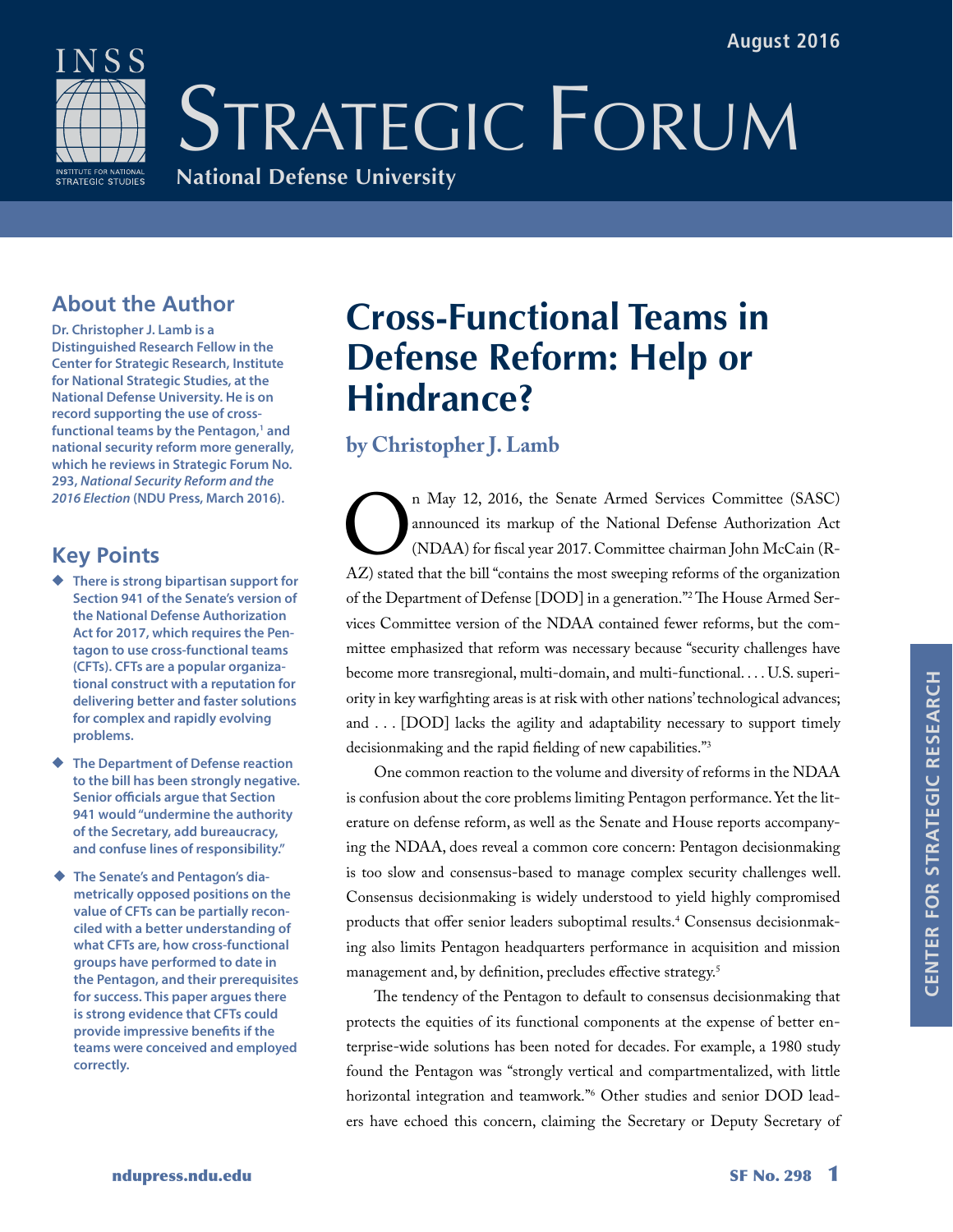Defense provides the first point of strategic integration. Too much of their time is spent refereeing battles among subordinate fiefdoms and trying to develop an integrated understanding of problems and potential solutions.7 As former Secretary Robert Gates has argued, consensus decisions must be worked around because they yield so little in the way of useful results.<sup>8</sup>

The Senate's defense reform bill directly tackles the core problem of consensus decisionmaking, but this fact has not attracted much attention. Press attention has focused on provisions such as abolishing the Office of the Under Secretary for Acquisition, Technology, and Logistics and cutting flag officer positions. In contrast, Section 941, which takes on the consensus decisionmaking problem, has received little notice in the news.<sup>9</sup> Section 941 obligates the Secretary of Defense to produce an organizational strategy for improving DOD performance that would include cross-functional teams (CFTs); an organizational culture that is more collaborative, innovative, team- and results-oriented; and training and personnel incentives to support such teams and cultural changes. Most of the Section 941 language details how the CFTs are to be conceived and employed to overcome consensus decisionmaking.

The SASC states that the CFTs—called "mission teams" in the NDAA—will rectify shortfalls in the Pentagon's ability to integrate functional expertise. According to the SASC, the Pentagon currently uses "sequential, hierarchical planning and decision-making processes oriented around functional bureaucratic structures that are excessively parochial, duplicative, and resistant to integrated operations and solutions."10 Consequently, most decisions involving cross-functional solutions are elevated to senior levels where they consume excessive time and leadership attention and lead to "lowest-commondenominator consensus" outcomes rather than "clear, coherent, efficacious courses of action."11 Consensus-based decisionmaking prevents making difficult tradeoffs between competing functional priorities to achieve broader objectives, which the SASC asserts has numerous deleterious consequences.12

Secretaries of Defense can sometimes overcome these limitations and force a clear, decisive solution, but they have limited personal time and typically intervene decisively only in a few cases. The need to elevate all major disputed decisions to the Secretary makes Pentagon decisionmaking slow and limits effective decisionmaking capacity to a handful of critical issues.

According to the SASC, fixing the "strategic integration" shortfall is leftover business from the original Goldwater-Nichols Department of Defense Reorganization Act of 1986 reform agenda. The 1985 SASC staff report, *Defense Organization: The Need for Change*, identified "mission integration" as the most important DOD organizational problem not only at the operational level for combatant commanders but also at the policymaking level for the Secretary. At the time it was deemed too difficult to correct the mission integration problems at the policymaking level, particularly because none of the solutions then contemplated seemed compelling.

Now, however, the SASC finds the evidence strongly favors CFTs as a productive solution for inadequate strategic integration. Both Chairman McCain and ranking member Jack Reed (D-RI) have publicly emphasized the need for Section 941. McCain stated that Section 941 was necessary to overcome what "former top defense official Michèle Flournoy characterizes as 'the tyranny of consensus' in the Pentagon." Reed noted the Pentagon's inability "to integrate horizontally to create sound strategies and effectively execute missions acutely affects the national security."

The Executive Branch response to Section 941 has been negative. The Barack Obama administration has threatened a Presidential veto unless Section 941 and other parts of the Senate's NDAA are dropped or substantially changed.13 The administration also stated Section 941 is overly prescriptive and that it would "undermine the authority of the Secretary, add bureaucracy, and confuse lines of responsibility."14 In a letter to Senator McCain on July 13, 2016, Secretary of Defense Ash Carter criticized Section 941 as heavily bureaucratic, "requiring the issuance of numerous directives, charters,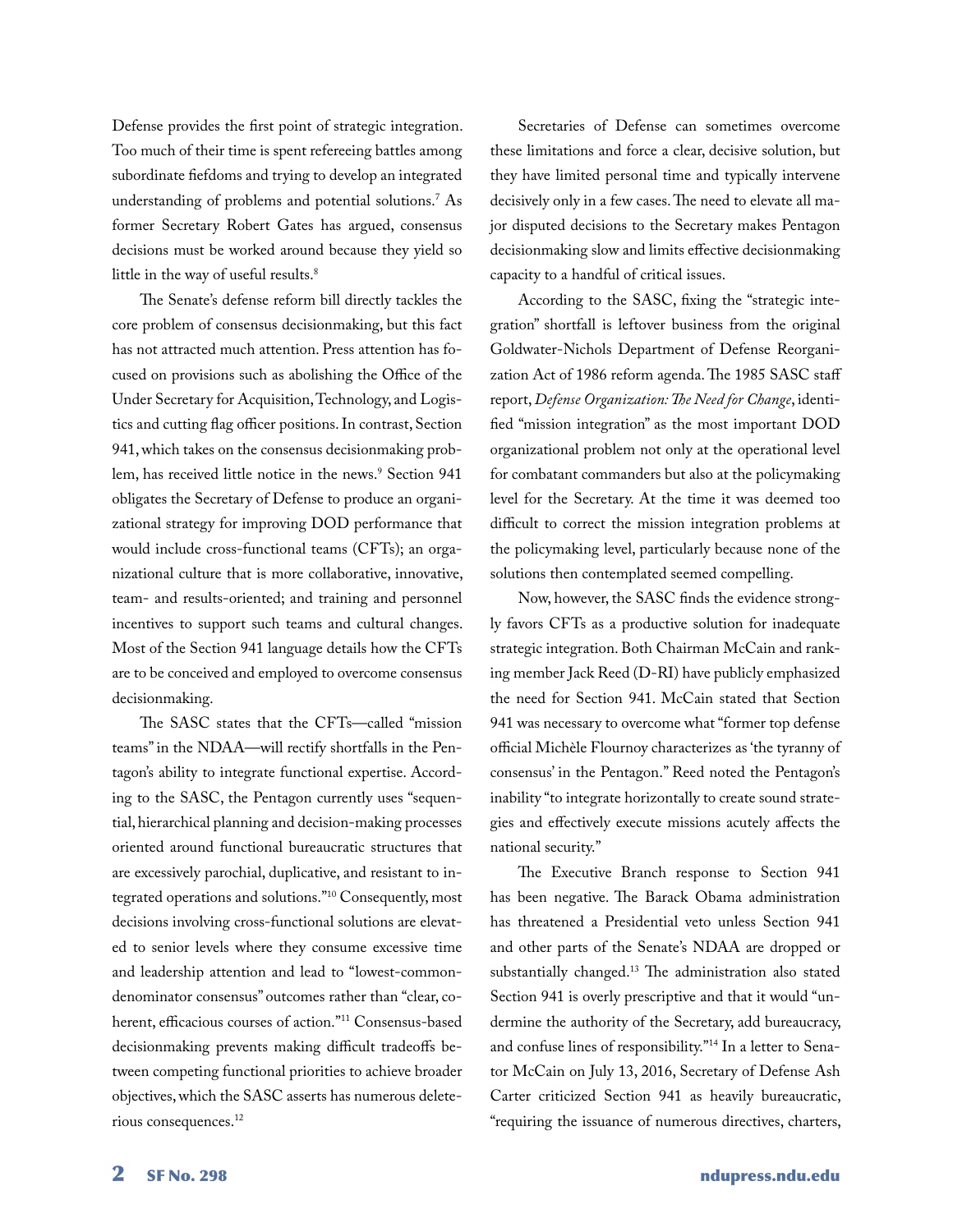metrics and plans, and ignoring the effective manner in which the Department uses cross-functional teams today."<sup>15</sup> SASC insistence that the Pentagon use CFTs and Pentagon insistence that it already does suggest disagreement about what CFTs are.

#### **CFTs and Their Potential Benefits**

Business and management literature describes how large, hierarchical organizations with functional divisions became the dominant organizational model during the industrial revolution, only to be substantially displaced by "horizontal organization" during the information age. Horizontal organization emphasizes flatter, "cross-functional organization designed around end-toend work flows."16 Most organizations retain functional components to provide deep functional expertise and add horizontal processes to rapidly integrate those capabilities. Early versions of this type of organizational change, often referred to as "matrixed organization," failed to clarify lines of authority and did not work particularly well. Subsequently, small empowered decision groups, or teams, and especially CFTs became a key element in the effective performance of new hybrid organizations.

A decade ago the proliferation of CFTs in the business world could still be called a "quiet revolution,"17 but it has now attracted a great deal of attention in business and management literature.18 One survey found no less than 12 comprehensive literature reviews on the topic published between 1982 and 2008.19 Although the collective value of the literature is limited by a lack of common definitions and cumulative findings, it is possible to extract some key insights about the nature of CFTs. For example, some scholars distinguish CFTs from other groups by their level of task interdependence, a well-accepted concept developed by James D. Thompson in his classic case study on a medium bomber wing.<sup>20</sup> Thompson identified three different types of task interdependence, the highest level being reciprocal interdependence.

Reciprocal interdependence occurs when activities require rapid coordination of diverse functional expertise, which in turn necessitates "mutual adjustment" among

the functional specialties on an ongoing basis. The more complex and dynamic the problem (and uncertain and ambiguous the operating environment), the more mutual adjustment of behaviors is required to successfully solve the problem or complete the mission. As new information becomes available, the functional experts (for instance, the pilot, co-pilot, navigator, bombardier, gunners) adjust their behaviors repeatedly to create overall effects that will best accomplish the mission. In the case of a bomber, for example, navigation may be adjusted to lessen the chances of detection by the enemy, or avoid antiaircraft fires, or improve the accuracy of bombing.

When CFTs work well their ability to quickly make tradeoffs among their functional components produces several notable advantages. They are better able to keep pace with rapidly evolving problems because they make decisions faster (a natural consequence of working a problem full-time and not having to coordinate with an extended hierarchy of management levels). CFTs also typically learn faster because they work a single problem intensely whereas senior leaders must address a multitude of issues and none of them for a sustained period. They relieve the bottleneck otherwise created when information and decisions must flow up through levels of functional bureaucracy to the most senior leader (the Secretary of Defense). Most importantly, CFTs make strategy tailored to the problems they are assigned because they have the flexibility to emphasize different functional capabilities to different degrees depending on circumstances. All effective strategy requires clear choices among competing courses of action that invariably advantage or disadvantage the equities of different functional components. If it were otherwise, no strategy would be required; all organizational components could be left to behave as they like and are inclined to do. Finally, CFTs promote accountability. No one knows who is really in charge of a cross-functional mission when all the functional bodies of expertise pursue the mission independently. When a CFT is empowered to orchestrate those diverse functional capabilities, it is clear who is in charge of and accountable for the mission.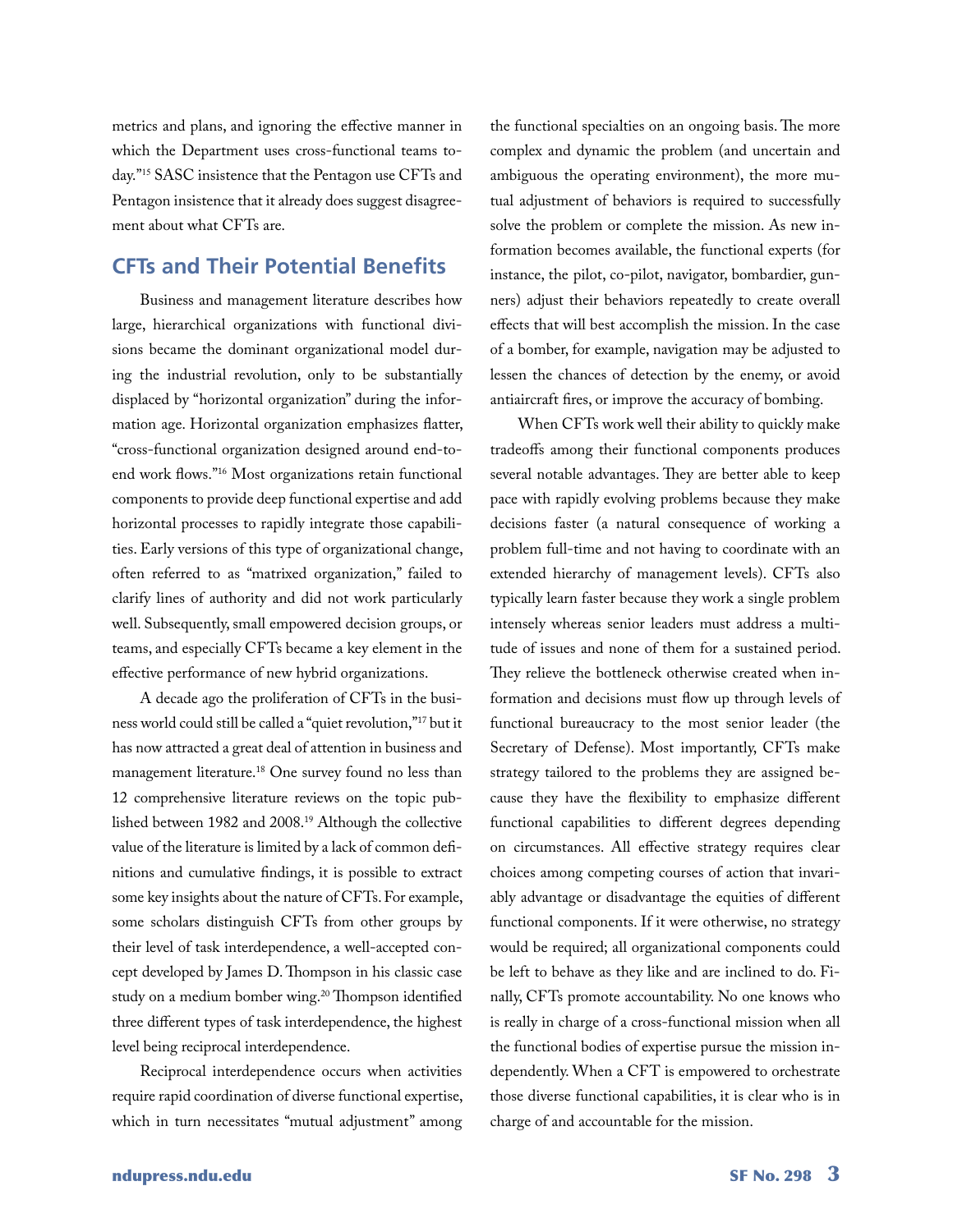#### **Distinguishing CFTs from Committees**

According to Thompson, when behaving rationally, organizations respond to task environments that require less demanding levels of task interdependence by forming committees, and they respond to task environments that demand the higher form of reciprocal interdependence by forming a "task-force or project grouping" (that is, a CFT).21 The norm in government, however, is to form committees and not teams. There are lots of cross-functional groups in government, but few of them ever achieve the level of task interdependence associated with CFTs. Committees meet periodically, share some information, and may make recommendations to higher authority, but they do not energetically make tradeoffs and direct behaviors to accomplish a common mission.

Therefore, most government cross-functional groups are more accurately labeled cross-functional *committees* rather than cross-functional *teams*. The essential difference is that the members of a committee are expected to represent and protect their functional organization's equities. By contrast, CFT members must be willing to make decisions on the basis of what will best advance the common mission assigned to the team.

Such a transfer of loyalty from the parent organization that controls a civil servant's career progress to a broader mission is uncommon. Most career civil servants feel obliged to respect their immediate chains of command and protect their organizations' equities and preferences when told to do so. Seldom are they allowed the latitude to commit their organization's resources and activities as they think the situation demands. The inevitable result is least-common-denominator consensus decisionmaking. It is much easier to obtain consensus approval of a list of objectives or activities that allows all the participating organizations to do what they like or already planned on doing than it is to agree on a course of action that disproportionately promotes some organizational equities at the expense of others in order to produce better enterprise-wide results.

The distinction between cross-functional committees and genuine teams helps explain why the Pentagon and Congress are talking past one another. The Pentagon asserts it already uses CFTs, but it really means crossfunctional committees. For example, the Pentagon cited the Joint Requirements Oversight Council ( JROC) as an example of a CFT. But the JROC is widely seen as a consensus-driven group given to logrolling in order to protect individual Service equities. Even favorable reviews of the JROC acknowledge that it "seeks to maximize political support" by coordinating "internal support through consensus."22 Lieutenant General David Deptula, USAF (Ret.), reinforced this view in recent testimony to Congress, noting the JROC "and Joint Capabilities Integration and Development System process . . . more often than not result in 'lowest common denominator' outcomes."23 The same could be said of the many other cross-functional groups operating in the Pentagon. An internal 2006 Pentagon study documented 861 crossfunctional groups attended by Joint Staff officers. Yet those officers judged all but a handful as unable to make decisions or even share information well.<sup>24</sup>

The few commentators paying attention to Section 941 tend to overlook this critical distinction between cross-functional committees and teams. For example, one major think tank echoes the Pentagon's claim that "there are many cross-functional teams in OSD already," adding that what makes Section 941 controversial is the "specificity and the tone" of its language.25 But from the SASC point of view, almost all cross-functional groups in the Pentagon are mere committees and not CFTs. The highly specific language of Section 941 (see table 1) is intended to make that distinction clear. The SASC clearly intends for Pentagon CFTs to be empowered with sufficient authority to manage their assigned missions. For example, one notable passage in Section 941 states that "the leader of a mission team shall have authority to draw upon the resources of the functional components of the Department and make decisions affecting such functional components."<sup>26</sup> This stipulation and other detailed passages dictating how the mission teams will operate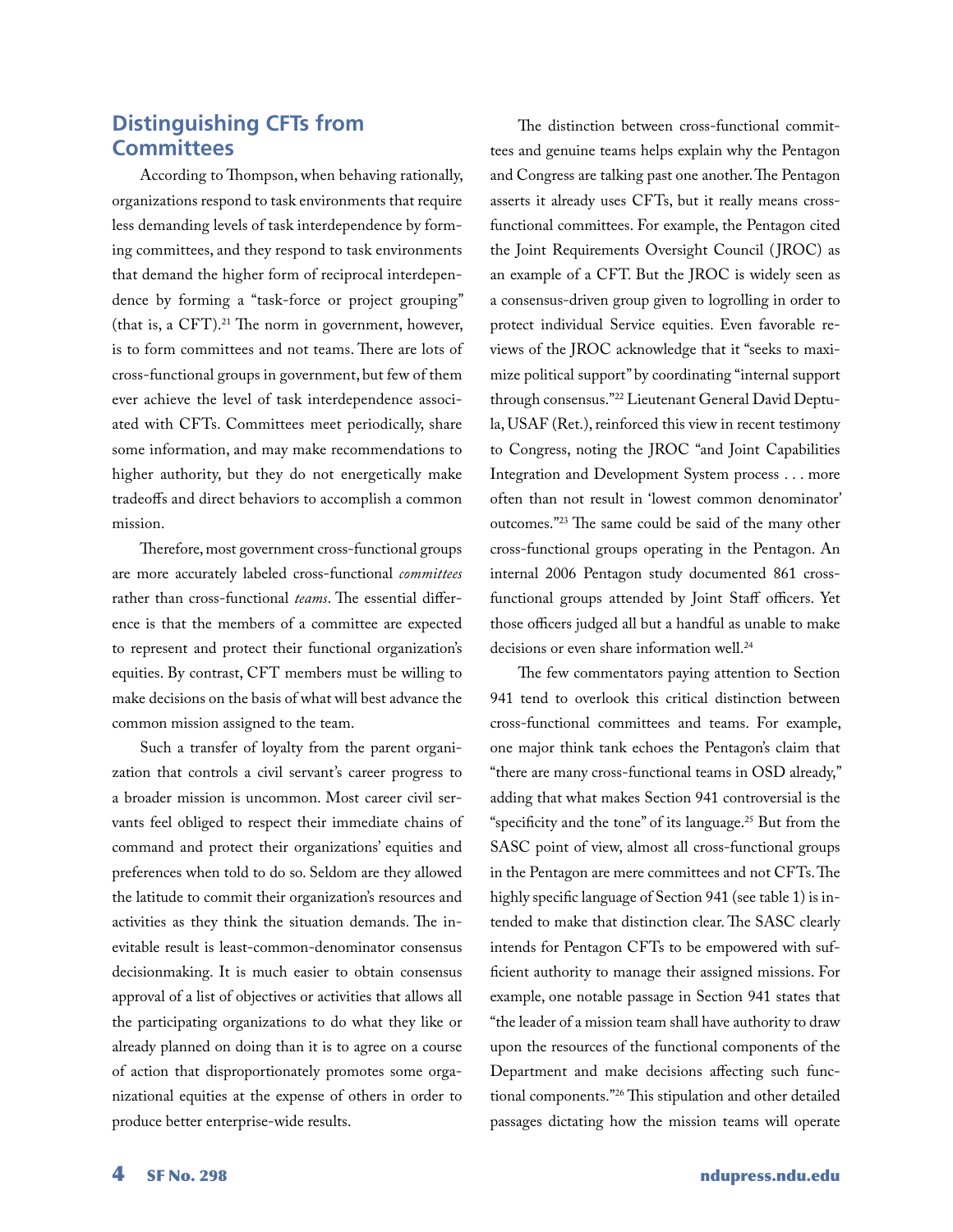| <b>Team Mission</b>        | <b>Example</b>                          | <b>Results</b>                                                                                                                                                                                                                                |  |
|----------------------------|-----------------------------------------|-----------------------------------------------------------------------------------------------------------------------------------------------------------------------------------------------------------------------------------------------|--|
| Strategic<br>integration   | Pentagon<br>response to<br><b>MCRMC</b> | Well-integrated product that accepted many of the commission<br>recommendations or improved upon them, and received kudos from the<br>White House and Congress.*                                                                              |  |
| Strategic<br>integration   | <b>Efficiencies Task</b><br>Force       | Cut \$180 billion in overhead costs from the Pentagon budget.+                                                                                                                                                                                |  |
| Operational<br>integration | <b>MRAP</b> Task<br>Force               | Large-scale rapid acquisition effort that saved lives and reduced<br>casualties while increasing operational effectiveness.#                                                                                                                  |  |
| Operational<br>integration | JIATF-South                             | Successful and ongoing CFT leading a large interagency and international<br>drug-interdiction effort.§                                                                                                                                        |  |
| Operational<br>integration | Combatant<br><b>Command CFTs</b>        | Allowed commands to respond quickly to unexpected missions or tasks<br>while working with unfamiliar units from other Services, agencies, and<br>nations, "giving the command flexibility to prepare for and wage war<br>most effectively."** |  |
| Field-level<br>integration | Maritime<br>Operations<br>Centers       | The centers combine staff members "across the traditional Napoleonic<br>centers of expertise—intelligence, operations, logistics, etc.—and employ<br>them in various working groups, oriented around functional processes or<br>timelines."++ |  |
| Field-level<br>integration | High-Value<br><b>Targeting</b><br>Teams | SOF-led interagency task forces targeting terrorist and insurgent<br>leadership deemed a "secret weapon" early in the war on terror.##                                                                                                        |  |

**Table 1. Anecdotal Evidence for Effective Pentagon CFTs**

*Key*: CFTs = cross-functional teams; JIATF-South = Joint Interagency Task Force–South; MCRMC = Military Compensation and Retirement Modernization Commission; MRAP = mine-resistant ambush protected; SOF = special operations forces:

\* Interview with Laura J. Junor, director of the Center for Strategic Research, Institute for National Strategic Studies, at the National Defense University.

† Robert M. Gates, *A Passion for Leadership: Lessons on Change and Reform from Fifty Years of Public Service* (New York: Knopf, 2016). ‡ Ibid.

§ Evan Munsing and Christopher J. Lamb, *Joint Interagency Task Force–South: The Best Known, Least Understood Interagency Success*, INSS Strategic Perspectives 5 (Washington, DC: NDU Press, June 2011).

\*\* John S. Hurley, "Cross-Functional Working Groups: Changing the Way Staffs Are Organized," Joint Force Quarterly 39 (4th Quarter, October 2005). †† Margaux Hoar and Dave Zvijac, "Right Ends, Wrong Means: What Congress Is Missing On Defense Reform," *War on the Rocks*, August 11, 2016. ‡‡ See Christopher J. Lamb and Evan Munsing, *Secret Weapon: High-Value Target Teams as an Organizational Innovation*, INSS Strategic Perspectives 4 (Washington, DC: NDU Press, March 2011).

are clearly intended to ensure the groups work as empowered teams rather than ineffectual committees.

#### **Pentagon Experience with CFTs**

The SASC wants the Secretary of Defense to employ CFTs rather than cross-functional committees when the mission at hand, its complexity, and the level of task interdependence make a CFT appropriate. Anecdotally, there is evidence that the Pentagon has used empowered CFTs to achieve cross-cutting objectives on rare occasions, and the results have been notable (table 1). For example, this past year the Pentagon created a cross-functional group

to examine and respond to recommendations of the Military Compensation and Retirement Modernization Commission. Under tight time constraints the group distilled inputs from across DOD, the White House, and four Federal agencies (Office of Management and Budget and the Departments of Labor, Agriculture, and Veterans Affairs) to create a well-integrated product that went well beyond least-common-denominator consensus output. The results were well received in the Pentagon, White House, and Congress.

However, earlier attempts to institutionalize CFTs in the Pentagon have not gone well. A case in point cited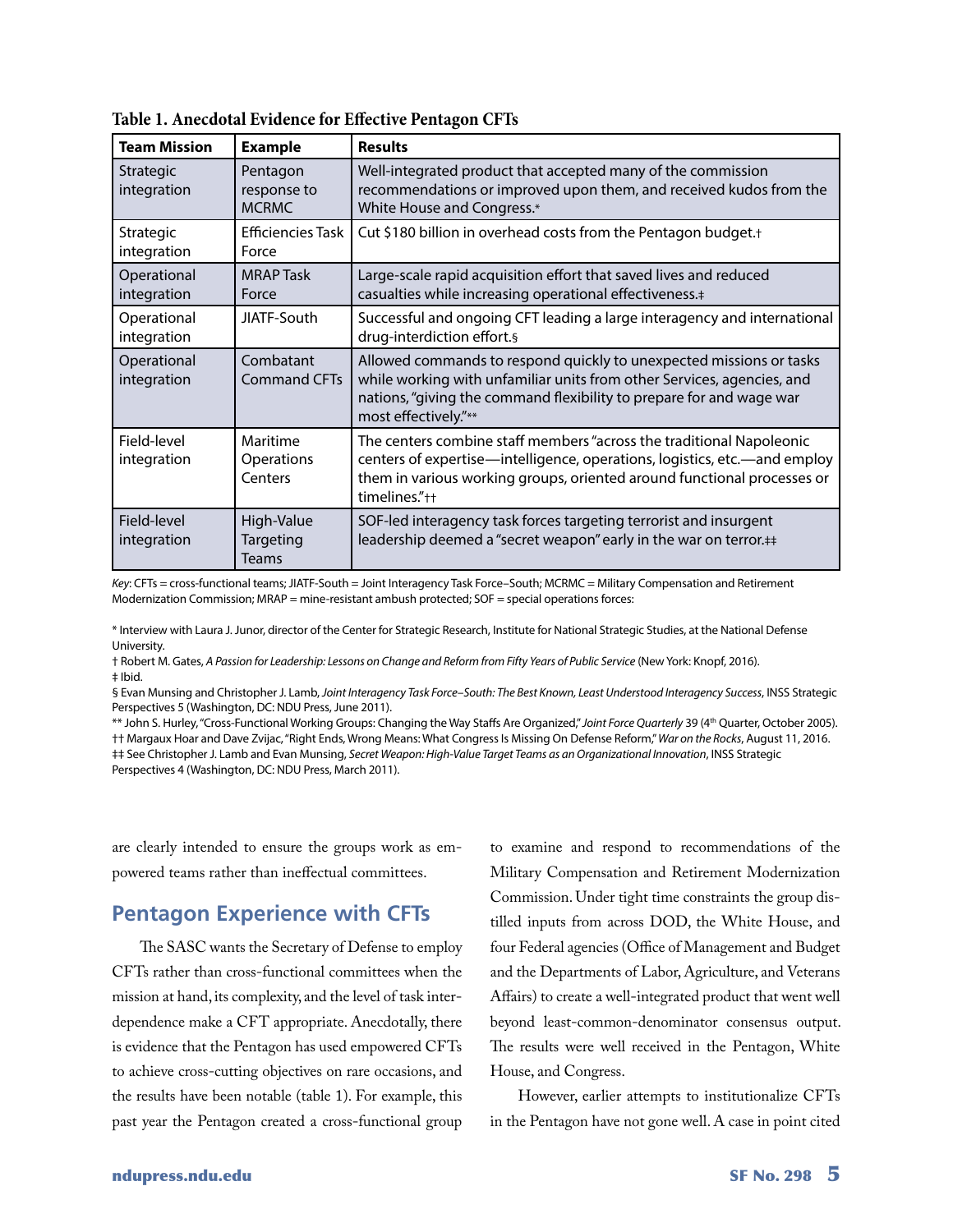by the SASC is Secretary of Defense William Perry's 1995 creation of Integrated Product Teams (IPTs) to improve decisionmaking for acquisition programs. Although there were early reports of IPT success, $27$  over time most observers agree that IPTs function more like cross-functional committees than CFTs.<sup>28</sup> Another attempt to institutionalize CFTs occurred during the 2005 Quadrennial Defense Review. A working group recommended empowered CFTs, and the final report language suggested leaders wanted to move in that direction:

*The Department is continuing to shift from stovepiped vertical structures to more transparent and horizontally-integrated structures. Just as the U.S. forces operate jointly, so too must horizontal integration become an organizing principle for the Department's investment and enterprise-wide functions. These reforms will not occur overnight, and care must be taken not to weaken what works effectively during the transition to a more crosscutting approach. However, the complex strategic environment of the 21st century demands greater integration of forces, organizations and processes, and closer synchronization of actions.*<sup>29</sup>

Despite this hopeful assessment, the under secretaries who lead major DOD functional organizations objected, and nothing came of the recommendations.

Not long thereafter, Secretary Gates arrived on the scene and began creating authentic CFTs. Gates is "widely considered the best defense secretary of the post–World War II era,"30 and sometimes referred to as a "master of bureaucracy" because he worked his way up from an entry-level position to the highest echelons of the national security system.<sup>31</sup> In *A Passion for Leadership*, Gates recounts how he "made extensive use of task forces to develop options, recommendations, and specific plans for implementation."<sup>32</sup> According to Gates, he created his first task force—the Wounded Warrior Task Force— "because so many different elements of the Pentagon were involved." More task forces followed, and they became "an essential instrument" for not only "matters relating to

the wars" but also "other problems in the department as well," including saving billions of dollars in cost-cutting efficiencies.

The cross-cutting task forces that Gates used equate to the CFTs Congress wants to institutionalize via Section 941 (see table 2). Gates claims his CFTs were necessary to overcome the bureaucracy's tendency to make consensus decisionmaking its priority, which invariably produces "pap." To overcome this tendency Gates states that he carefully structured his task forces.<sup>33</sup> He chose the right leaders, prepared strong charters for the groups, and monitored their work to protect and empower them. Gates states that the task forces needed protection "to keep the bureaucracy from smothering their efforts." They also had to be empowered to "carry out the task" and allowed "space to show what they can do."

Properly configured and employed, Gates argues the CFTs promote accountability. When a subordinate leader and/or group are empowered, they can be held accountable for results. According to Gates, a Secretary must "empower individuals to complete specific tasks" and "establish milestones to measure progress" but then "hold those individuals accountable." Gates did this. For example, he notes he had to change the leadership of his intelligence, surveillance, and reconnaissance task force "several times" in order to get results.

Overall, Gates claims the CFTs were enormously productive for not only directing the war effort but also aiding other headquarters decisionmaking challenges. He notes, "With only a couple of exceptions, virtually every task force I appointed improved on and enriched my ideas and often expanded the scope of the change." Gates is emphatic about the value of the CFTs, stating, "I want to emphasize one last time that I found task forces and other ad hoc groups immensely useful, indeed crucial, for developing specific proposals for implementation of reforms and for tracking progress." He insists that "any leader can use them effectively."<sup>34</sup>

Secretary Carter acknowledges that under Gates, "task forces became the model of choice," they were successful, and they "injected badly needed agility into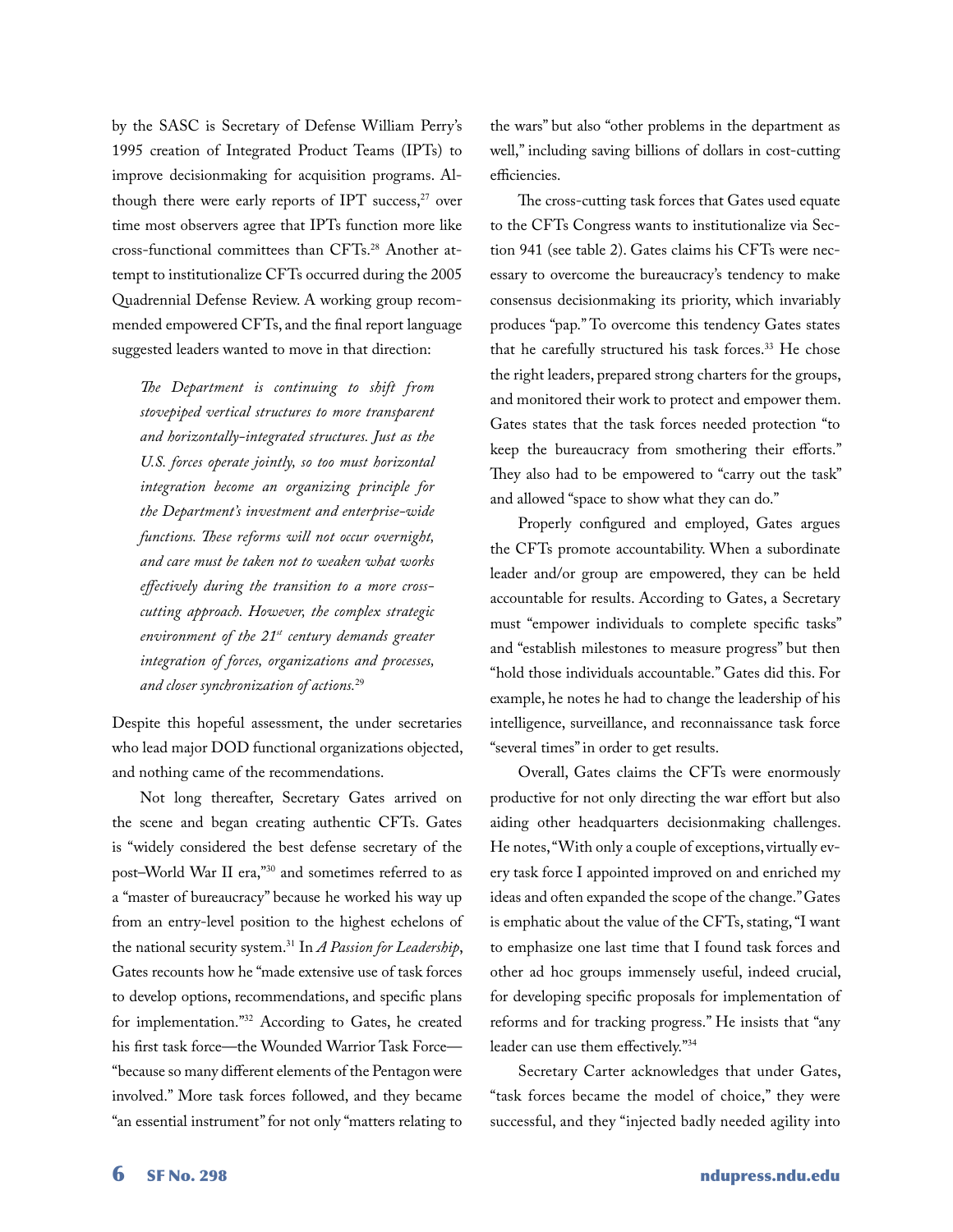| <b>Issue</b> | <b>Gates on Leadership and Reform</b>                                                                                                                                                                                                                                                                                                                                                                                                                                                                                                                                                                                         | <b>Section 941</b>                                                                                                                                                                                                                                                                                                                                                                                                                                                     |
|--------------|-------------------------------------------------------------------------------------------------------------------------------------------------------------------------------------------------------------------------------------------------------------------------------------------------------------------------------------------------------------------------------------------------------------------------------------------------------------------------------------------------------------------------------------------------------------------------------------------------------------------------------|------------------------------------------------------------------------------------------------------------------------------------------------------------------------------------------------------------------------------------------------------------------------------------------------------------------------------------------------------------------------------------------------------------------------------------------------------------------------|
| Purpose      | "Task forces to develop options,<br>recommendations, and specific plans for<br>implementation."                                                                                                                                                                                                                                                                                                                                                                                                                                                                                                                               | "Produce comprehensive and fully<br>integrated policies, strategies, plans,<br>resourcing, and oversight for the mission<br>or other priority output."                                                                                                                                                                                                                                                                                                                 |
| Mandate      | "I made wide use of task forces and councils, but<br>other than periodic updates I spent little time<br>with them until their work was complete. The<br>important thing is to prepare a strong and<br>detailed charter for the work of such groups."                                                                                                                                                                                                                                                                                                                                                                          | "Each mission team shall issue a<br>charterThe charter and strategy shall<br>not go into effect until approved by the<br>Secretary."                                                                                                                                                                                                                                                                                                                                   |
| Authority    | "A leader must empower subordinates A<br>leader must be willing to delegate to them the<br>authority to carry out plans. One person simply<br>cannot effectively oversee implementation<br>of significant change that affects multiple<br>parts of an organization The leader must<br>decide on the proper course of action and then<br>assign responsibility for implementation to his<br>subordinates and empower them to carry out<br>the task. Give them space to show what they<br>can do. Stay out of their hair Two common<br>threads through this book have been the needs<br>to listen and to empower subordinates." | "The Secretary shall delegate to the team<br>such decision-making authority as the<br>Secretary considers appropriate in order<br>to permit the team to execute the strategy<br>[approved by the Secretary]. Within the<br>delegation provided [by the Secretary]<br>the leader of a mission team shall have<br>authority to draw upon the resources<br>of the functional components of the<br>Department and make decisions affecting<br>such functional components." |
| Strategy     | "On every matter I thought important, small<br>or large, I always took time to devise a specific<br>strategy to achieve my goal and to identify<br>milestones and deadlines to measure progress."                                                                                                                                                                                                                                                                                                                                                                                                                             | "Each mission team shall issue a<br>charter and strategy for such team to<br>achieve objectives to specify metrics<br>for evaluation of the achievement of such<br>objectives."                                                                                                                                                                                                                                                                                        |
| Leadership   | "The chair must know the general outcome<br>sought and be in full agreement with it<br>The chair of a task force must also be a person<br>respected by all those involved and have real<br>influence throughout the bureaucracy, because<br>part of his job is to sell the recommendations."                                                                                                                                                                                                                                                                                                                                  | "The Secretary shall designate as<br>leader of such team a qualified and<br>experienced individual in a general or flag<br>officer grade, or a member of the Senior<br><b>Executive Service."</b>                                                                                                                                                                                                                                                                      |
| Supervision  | "I met with each task force every two weeks for<br>status and progress reports. My immediate staff<br>was monitoring the efforts even more closely."                                                                                                                                                                                                                                                                                                                                                                                                                                                                          | "The Secretary shall designate as leader<br>who shall report directly to the<br>Secretary."                                                                                                                                                                                                                                                                                                                                                                            |
| Protection   | "It routinely required my personal involvement<br>to keep the bureaucracy from smothering their<br>efforts.<br>"A leader must provide the freedom for<br>members to offer options and ideas, incorporate<br>what is helpful, and then guide the majority<br>to the desired change, even if they come up<br>with a different way of implementing it."                                                                                                                                                                                                                                                                          | "The Secretary shall ensure team<br>members appropriately represent the<br>views of their functional components<br>without inappropriately pursuing the<br>interests of their functional components<br>while contributing to the best of their<br>ability to the success of the mission team<br>the leaders of functional components<br>may not interfere in the activities of the<br>mission team."                                                                   |

**Table 2. Excerpts from Robert Gates's** *A Passion for Leadership* **and Section 941 on CFTs**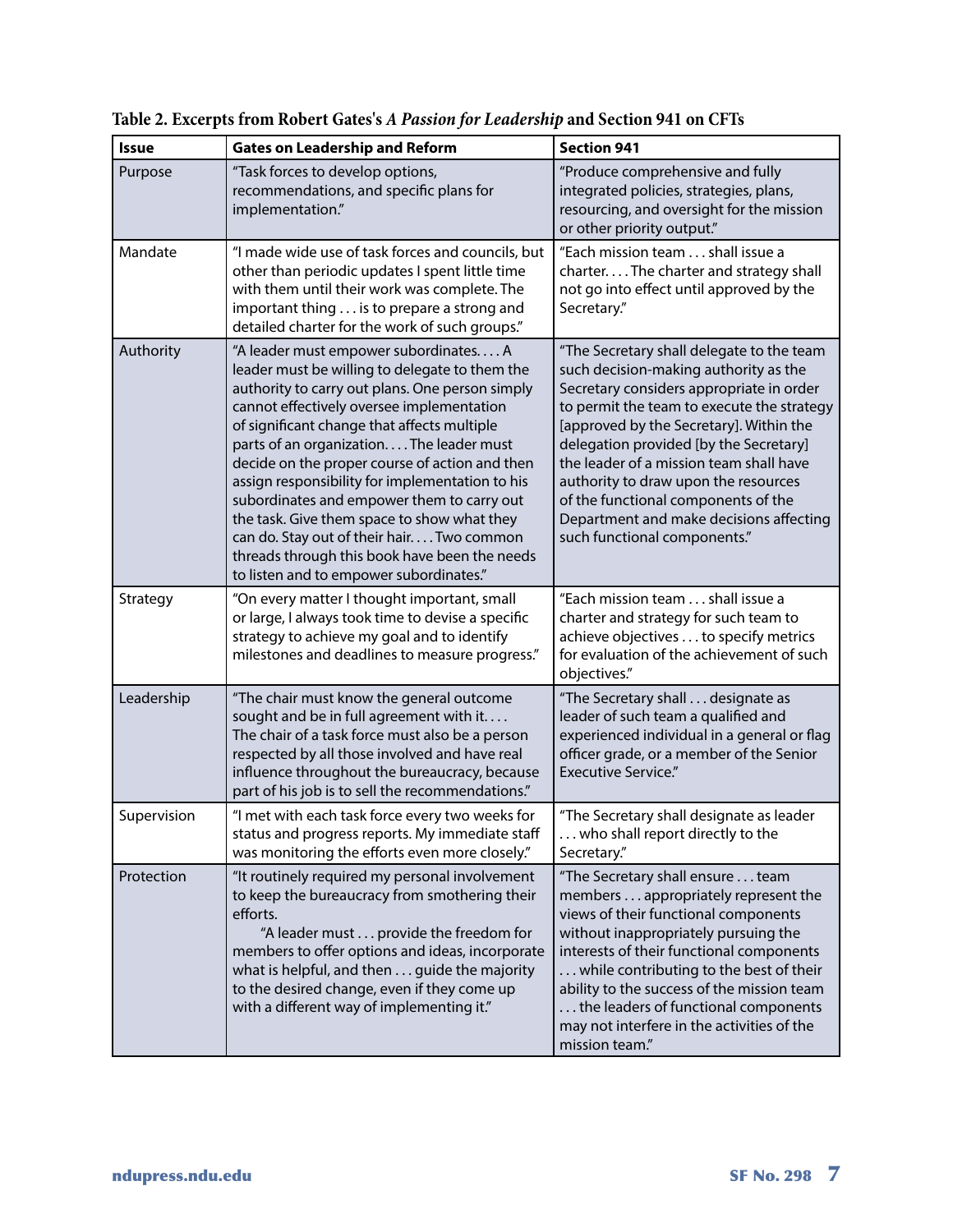| Structure         | "The best way to get access to, and use, internal<br>talent is to get people from different parts<br>of the organization working together outside<br>their normal bureaucratic environment. Task<br>forces and similar ad hoc groups are silo busters.<br>Most bureaucracies are rigid, pyramid-like<br>structures in which information is shared with<br>those in ever-higher boxes but rarely laterally." | "The Secretary shall consider<br>representatives from [all DOD functional<br>organizations] and any other functional<br>area the Secretary considers appropriate." |
|-------------------|-------------------------------------------------------------------------------------------------------------------------------------------------------------------------------------------------------------------------------------------------------------------------------------------------------------------------------------------------------------------------------------------------------------|--------------------------------------------------------------------------------------------------------------------------------------------------------------------|
| Membership        | "An effective leader must structure the groups,<br>be involved in the selection of members."                                                                                                                                                                                                                                                                                                                | "The Secretary shall delegate to<br>the team leader authority to select<br>members of such team."                                                                  |
| <b>Incentives</b> | "Empower individuals to complete specific tasks<br>and then reward or penalize as appropriate<br>and possible."                                                                                                                                                                                                                                                                                             | The charter and strategy "shall specify<br>incentives for the team and its members."                                                                               |

**Table 2. Excerpts from Robert Gates's A Passion for Leadership and Section 941 on CFT, cont.**

the Pentagon's notoriously slow bureaucracy."<sup>35</sup> Among other things, according to the Government Accountability Office, task forces "decreased the median time needed to locate funding for projects from nine months to one month."<sup>36</sup> In reviewing whether Gates's task force approach should be continued, Secretary Carter states he decided upon a "hybrid approach that draws on the advantages of both models."<sup>37</sup> Off the record, others close to the process state that when Gates left the Pentagon, his way of doing business with empowered CFTs came to a screeching halt. The Pentagon reverted to its normal practice of using cross-functional committees.

Whether Section 941 and its institutionalization of CFTs will help or hinder future Secretaries wanting to overcome the Pentagon's tendency to produce leastcommon-denominator consensus decisions remains a contentious issue. The Senate believes Section 941 will help, but to date the Pentagon argues the opposite, predicting dire consequences if Section 941 becomes law.

#### **Key Points of Contention**

The sheer range of direction provided in the more than 1,600-page draft National Defense Authorization Act for 2017 was sure to raise Pentagon hackles given the normal organizational preference for autonomy. However, the Pentagon has criticized Section 941 for several specific reasons that deserve careful scrutiny. A key objection concerns whether Section 941 will assist or undermine the Secretary's control over DOD.

*Does Section 941 Undermine or Empower the Secretary?* The Pentagon argues that "Section 941 would undermine the Secretary's ability to create effective cross-functional teams, which are already an extremely common feature of the way the Department is organized today."<sup>38</sup> It also argued that Section 941's mandate to establish at least six CFTs by October 20, 2017, is an "inflexible legislative schedule"<sup>39</sup> that would "limit the Secretary's ability to use teams." The distinction between CFTs and committees made above is key to understanding how the Pentagon can argue it already commonly uses effective CFTs and that the six mandated by Section 941 would limit the Secretary's flexibility and undermine his ability to create effective CFTs.

If the Pentagon were already using the kind of empowered CFTs envisioned in Section 941, it would not find the requirement for six teams problematic. However, by citing the Joint Requirements Oversight Council as an example of an effective CFT, the Pentagon indicates that it means cross-functional committees rather than teams. Having to employ six empowered CFTs as mandated by Section 941 would supplant ineffective cross-functional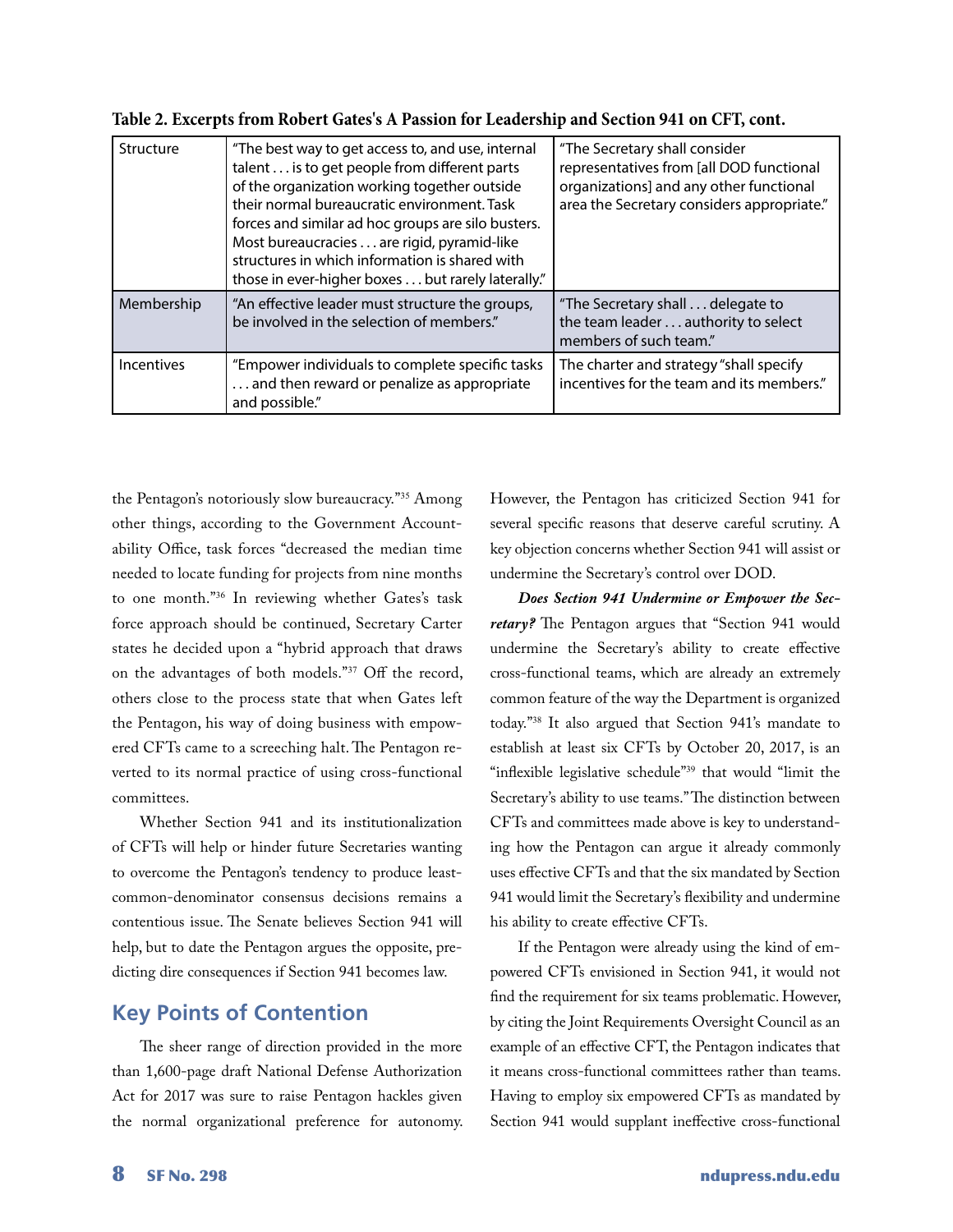committees with real CFTs. The Pentagon is profoundly uncomfortable with the type of empowered CFTs envisioned in Section 941 and used by Secretary Gates. Secretary Carter's "heartburn" letter to the SASC argues that "Enacting the [Section 941] requirements would . . . weaken a critical tool that senior leadership utilizes on a regular basis to make effective policy decisions by separating cross-functional teams from the leadership structure and positioning them to purposely create conflict, rather than solutions, for the defense enterprise."<sup>40</sup> What this means is that DOD prefers the consensus-driven crossfunctional committees that are controlled by the leaders of functional bodies and do not "create conflict." It does not want empowered CFTs, believing their ability to direct functional entities would be conflictual and separate the CFTs from "the leadership structure."

A Section 941 CFT would create friction with functional leaders as it pursues its cross-cutting mission, but it would not conflict with or be separated from the Secretary. The major CFTs called for in Section 941 report to, and derive all their authority from, the Secretary, who chooses their missions, approves their charters, and specifies the scope of their authorities. The Secretary can approve or reject or modify team decisions. Section 941 CFTs would impinge upon the prerogatives of functional leaders in the Pentagon, but they would not produce the kind of consensus outputs that former Secretary Gates warns are meaningless (that is, outcomes where "everyone agrees to say collectively what no one believes individually"41). In that regard Section 941 CFTs are a tool the Secretary could use for overcoming the Pentagon's "tyranny of consensus."<sup>42</sup> If for some purposes Secretaries prefer cross-functional committees, they could simply limit the CFT charter and authority accordingly (for example, by clarifying the CFT would be limited to making recommendations rather than taking any action). Thus Section 941 would not undermine but rather empower the Secretary.

*Does Section 941 Clarify or Confuse Lines of Responsibility?* Closely related to the issue of whether CFTs empower or complicate the Secretary's management of the Pentagon is the question of whether they confuse lines of authority. The Pentagon has objected that Section 941 "would give [CFTs] directive authority over other elements of the Department and authorize them to requisition personnel and resources from other parts of the Department without regard to competing mission requirements."<sup>43</sup> In Secretary Carter's letter to Senator McCain, he adds that Section 941 "appears to assign extensive duties to lower-level officers [that] exceed the assigned responsibilities of the senior officials to whom they report." Continuing, Secretary Carter argues:

*Mandating that these teams have unchecked directive and resourcing authority would undermine the Department's senior leadership and create confusion regarding lines of responsibility, a particularly dangerous scenario in an institution where the chain of command is a central element, where the stakes related to national security decision making are extraordinarily high, and where accountability for actions is meted out by Congress and the American people.*<sup>44</sup>

The Pentagon made the same authority and accountability argument when it tried to defeat the original Goldwater-Nichols reforms. It argued empowered combatant commanders would undermine the Service chiefs and sow confusion about the lines of authority from chiefs to their forces in the field. But what Congress did was create a new chain of command with new authorities for the purpose of joint operations. The issue here is not confused lines of authority but decisionmaking legitimacy.

For functional missions, the lines of authority remain clear: from the Secretary to the functional leaders. For cross-functional missions, they are equally clear: from the Secretary to the CFTs to the functional leaders. Lines of authority are not being confused by Section 941 but rather clarified. The language in the current version of Section 941 invites the Secretary to truly empower the CFTs. It specifies the Secretary "shall delegate to the team such decision-making authority as the Secretary considers appropriate in order to permit the team to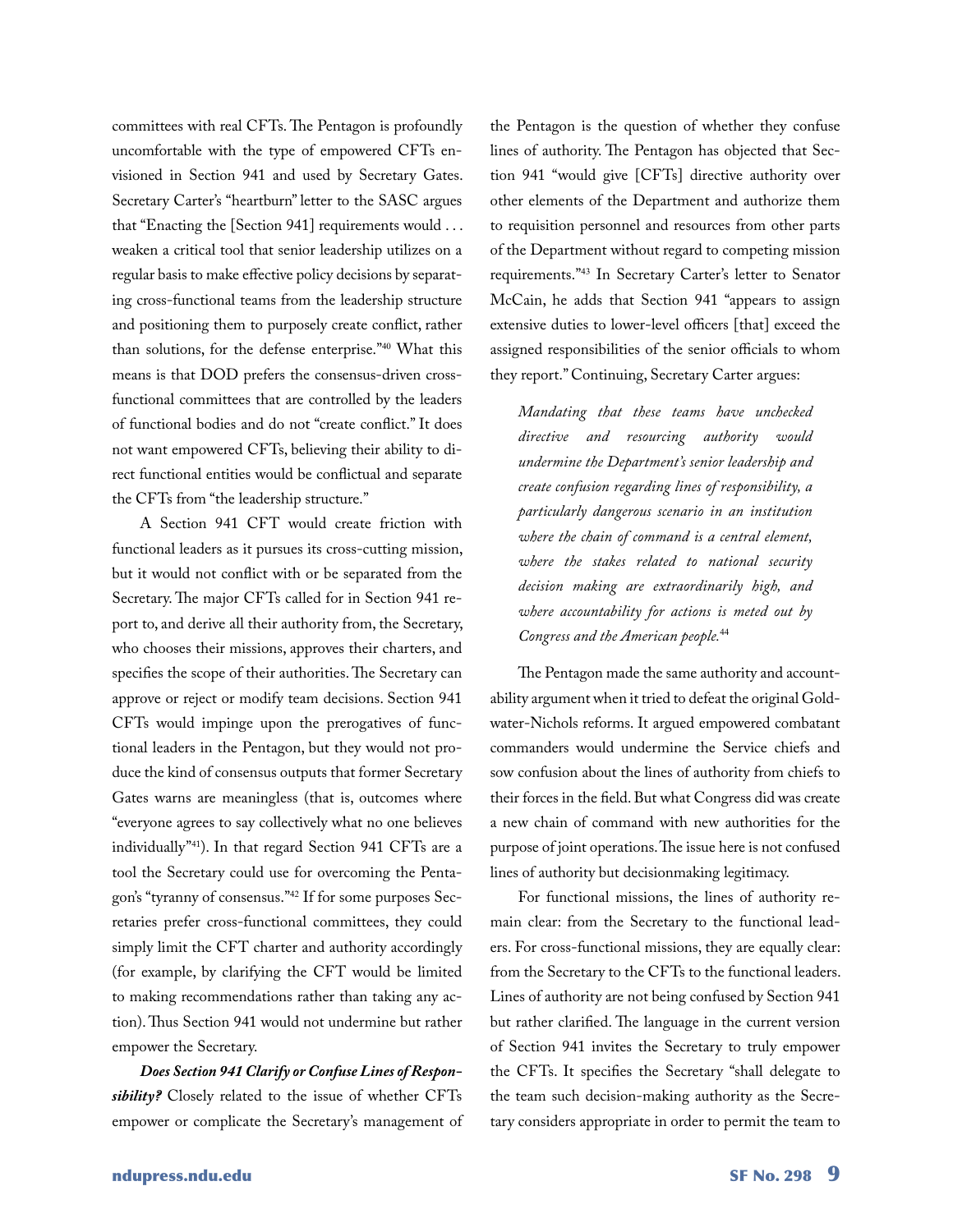execute the strategy;" that within that delegated authority, "the leader of a mission team shall have authority to draw upon the resources of the functional components of the Department and make decisions affecting such functional components"; and that "the leaders of functional components may not interfere in the activities of the mission team."<sup>45</sup>

This language clarifies rather than confuses responsibility. Currently it is not clear who is in charge of crossfunctional missions other than the Secretary, who does not have the time to personally manage the details of all cross-functional missions. If the Secretary chose to form the type of CFT specified in Section 941 it would be crystal clear who had the responsibility and accountability for executing that mission. Currently the Pentagon prefers to use consensus-based committees and processes for cross-functional missions. They are not empowered to get results, so they cannot be held accountable for results. Functional leaders prefer this approach because it typically gives them an effective veto over any decision they do not like, but that deference to functional equities undermines the Secretary's ability to manage crossfunctional missions.

What really is in dispute is not whether CFTs would confuse lines of responsibility, but rather who has a legitimate right to decide how to integrate functional capabilities to accomplish cross-functional missions. There is always a cross-functional integrator at the next level of a hierarchical organization. For example, the Under Secretary of Defense for Policy is the cross-functional integrator of expertise in his or her organization on a range of functions: special operations, regional expertise, security assistance, and so forth. The authorities of the functional entities are always impinged on or constrained by whoever performs integration duties at the next level up. In the case of the Pentagon as a whole, everyone agrees that the Secretary has the legitimacy and authority to integrate the efforts of his or her under secretaries for cross-cutting missions. No one accuses the Secretary of "eroding lines of authority and accountability" when he or she manages

an overall war effort. In fact, they say just the opposite: that the Secretary making the final decisions facilitates clear lines of authority over the functional entities and sustains accountability.

Thus the real question is whether CFTs, acting on the delegated authority of the Secretary, are "legitimate" integrators. Put differently, should the Secretary be able to delegate his or her integration authorities to a CFT? There are only three choices. The Secretary can appoint a functional leader as the integrator of a cross-functional mission, but that person would be biased by his or her current duties and experience and not trusted by other functional leaders. Alternatively, the Secretary can give the mission to a cross-functional committee, but then the mission would not be managed well for the reasons already explained. Or finally, the Secretary can give the cross-cutting mission to a CFT and its leader, someone he or she has chosen and trusts and who would pursue the mission undistracted by other duties and knowing the Secretary will hold the team accountable for actual results. The Pentagon position seems to suggest the Secretary ought to be limited to the first two options, whereas the SASC wants the Secretary to also have and exercise the third option.

It is important to note that regardless of which option a Secretary chooses, the authority of functional leaders over their functional domains ostensibly is circumscribed by the need to accomplish the cross-cutting mission. So the issue is not erosion of clear lines of authority. The issue is the legitimacy of the integrator. The SASC and Section 941 encourage, but do not compel, the Secretary to delegate integration authority to empowered CFTs so the department can get better results in cross-cutting missions. It also should be noted that the authority of the empowered CFTs is not "unchecked" or exercised "without regard" to competing requirements; CFT authorities are always limited to whatever the Secretary chooses to delegate. Moreover, Section 941 currently has a specific provision that allows the head of a functional component to ask the Secretary to review and modify decisions made by CFTs.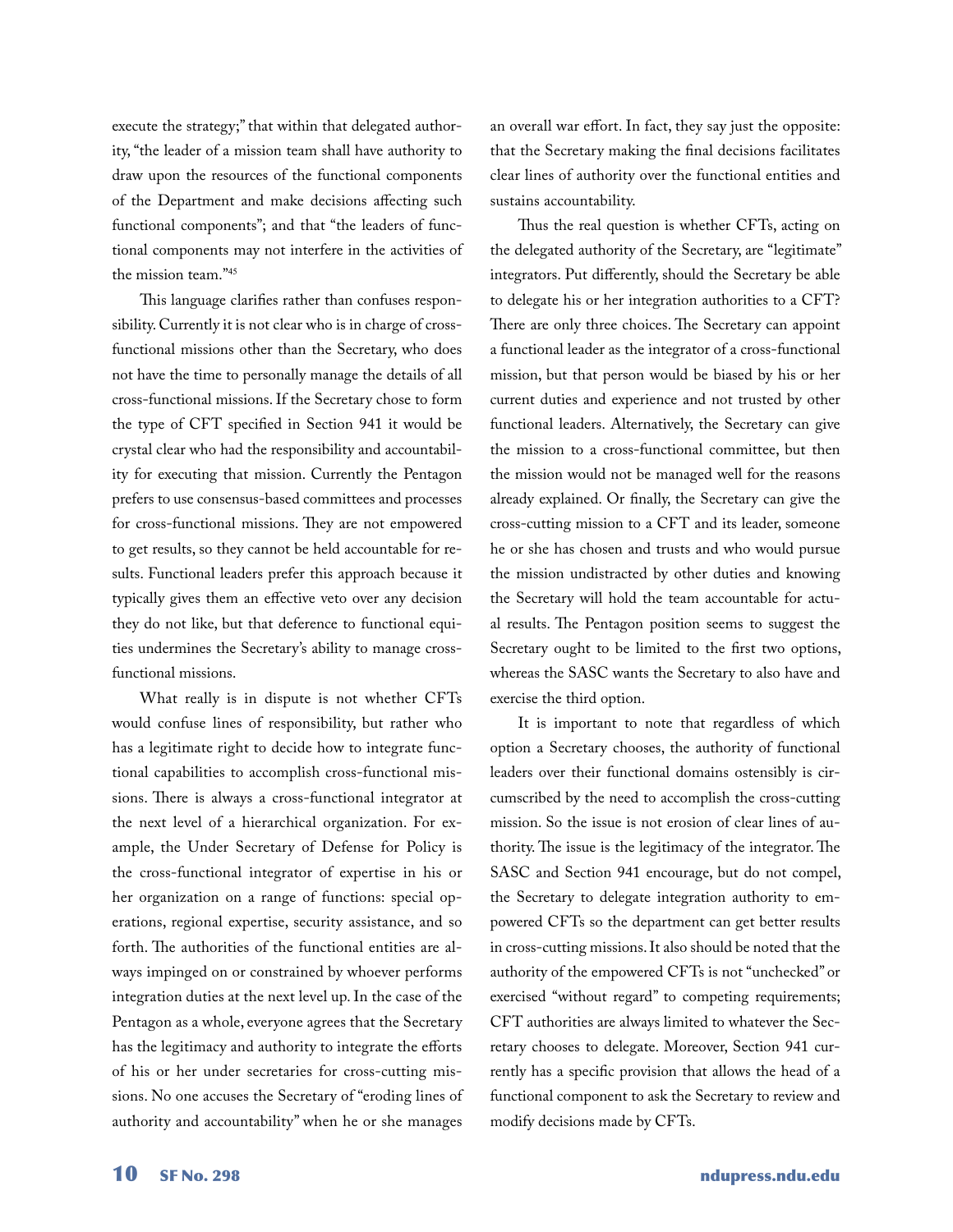*Couldn't CFTs Be Delegated Advisory Duties Instead of Decision Authority?* Informally it has been suggested by senior Pentagon leaders that CFTs would be less objectionable if they were merely making recommendations. It might seem like reducing the scope of the CFTs to generating good advice would be a minor issue. After all, the CFTs work for the Secretary and can only exercise whatever authority the Secretary delegates to them. If the essential value of a CFT is integrating functional expertise, could that not be done in the form of advice to the Secretary without the risk that the CFT would impose unreasonable decisions on the Pentagon? Many wonder what the harm would be in just mandating that the CFTs are advisory only and have no directive authority.

One advantage of CFTs is that they can be effective against a wide range of missions, ranging from hypothetical competitive strategy exercises to real-world field missions. In the case of the former, the desired output from the CFT would be advice. For example, in the famous case of President Dwight D. Eisenhower's Project Solarium, he used three CFTs to devise alternative strategies for dealing with the Soviet menace. The President was directly involved in each team's creation, including the selection of members, and ensured each had access to all government information. Yet the teams had no directive authority, and after they briefed their strategies as advised courses of action, they played no role in strategy implementation.<sup>46</sup>

However, a CFT would need directive authority for most missions and particularly those that require real "operational" outcomes such as improving care for wounded warriors or rushing better armor or theater intelligence, surveillance, and reconnaissance to deployed forces. When groups know they will be judged on the quality of their advice rather than actual outcomes, they try to take all views into account and anticipate what leaders are willing to accept in the way of complaints or friction. Thus advisory groups often err in concentrating on what might be received well and inadvertently default to what is politically acceptable rather than rigorously identifying the problem and exactly what it would take to solve or manage it well. Groups that actually have to

make progress and would be held accountable for doing so care far less about the popularity of their decisions and far more about whether they make sense.

The current Section 941 language states that the Secretary will decide what decisionmaking authority to delegate to the CFTs so they can execute their missions, which acknowledges the wide range of missions a Secretary might want to assign to CFTs. The more authority the Secretary retains, the more he or she would have to be involved in the team's ongoing activities. In many cases the Secretary should be willing to delegate authority to the teams to make decisions both with regard to drawing on the resources and information of functional components and making substantive decisions regarding the formulation and execution of their strategies.<sup>47</sup>

*Does Section 941 Add or Reduce Bureaucracy?* The Pentagon also complains that Section 941 would result "in increased bureaucracy and a larger, less efficient, and less responsive DOD organization." Anyone who has worked on the Secretary of Defense's staff knows the work load is crushing, and all the more so given recent staff reductions. If the CFTs were a major bureaucratic burden, it would be a serious disadvantage. That is not likely, however. The number of teams (six) required by Section 941 is small, and the specified number of people on each team (eight to ten) is also small. Fifty to sixty staff members employed on CFTs full time should not be a major burden given the overall size of the Pentagon, numbering in the tens of thousands.

More to the point, it is important to understand the origins of the current staff workload. Much staff time is expended in the time-consuming consensus-building processes that exhaust staff but yield scant results. Consensus processes enervate not only the rank and file but also senior leaders, including the Secretary.<sup>48</sup> Section 941 would obviate the need for activities that masquerade as horizontal integration but in reality waste precious time and expensive human capital. The Section 941 CFTs are empowered to cut through that kind of wasted effort and thus would reduce rather than increase the bureaucracy's workload.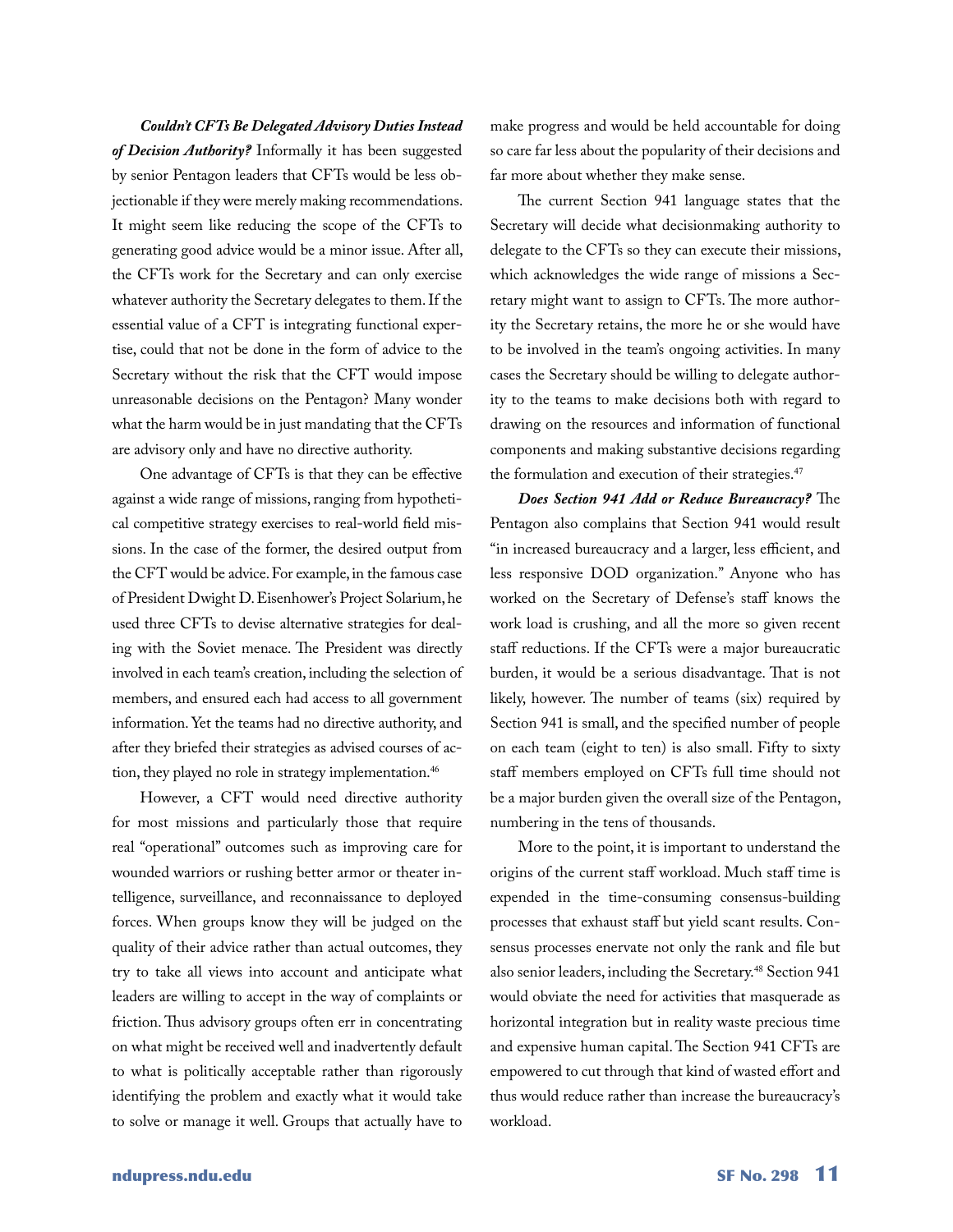In fact, CFTs could make it easier for the Pentagon to absorb previously mandated staff cuts. As has been argued in another context, if the Secretary's staff is cut by 20 percent "he will get 20 percent less of what he does not want—narrow, stove piped advice—but not one iota more of what he truly needs, which is wellintegrated, multifunctional problem assessments and solutions." Put differently, if the Secretary wants a staff that is less expensive and also more effective, he must reengineer it for collaboration," which is exactly what Section 941 is designed to assist the Secretary in doing.<sup>49</sup> As the Pentagon acknowledges, it currently creates numerous cross-functional committees and working groups, but because they are not empowered they are typically ineffective and waste personnel and time. Fewer of these and more of the empowered Section 941 CFTs would make DOD leaner and substantially more productive.

*Micromanagement or Oversight?* Informally, senior Pentagon officials cite the level of detail in Section 941 as egregious micromanagement. Some experienced observers agree. With respect to Section 941 one former senior official testified to the House Armed Services Committee that it was "profoundly wrong for the Congress to dictate the operational activities within the department" and to "say how the secretary of defense should organize the internal activity of the department."<sup>50</sup>

The distinction between effective oversight and micromanagement is subtle and situation-dependent. Congress is leery of engineering solutions in organizational structure and usually contents itself with requiring reports to draw attention to performance problems. However, there are historic exceptions such as the Goldwater-Nichols Act with its many prescriptions on operational and internal Pentagon activities. If, 30 years ago, Congress had just given guidance to the Secretary of Defense on the need for better joint operations and let him figure out how to achieve it, we would still be fighting wars by dividing the operational space among the Services so they could operate independently of one another. To get better joint operations, Congress had to

direct specifically how DOD would operate to achieve that goal.

The question now is whether Section 941 is another justifiable historic exception. The SASC believes the mandate for effective CFTs is long overdue. Given the Pentagon's history of limited team use and its response to Section 941, which suggests confusion about the difference between the teams and cross-functional committees, it is not likely the Pentagon will employ empowered CFTs without intervention by Congress. Yet even if it appeared that Pentagon leaders understood and were willing to embrace CFTs, it would be helpful for Congress to codify the use of empowered teams in law for reasons explained in the next section.

*Do CFTs Require Great Leaders or Great Organizations?* Critics of Section 941 argue that even if there is some value to CFTs, their use and management ought to be left entirely to the discretion of the Secretary of Defense. The argument is that it takes a good or even great person to make CFTs work well, and they need as much discretion as possible in deciding exactly how they should be configured and employed.

The response to this argument is that few Secretaries understand the importance of cross-functional teams, much less how to create and manage them well. Secretary Gates learned by trial and error the critical importance of such groups over the many years of his distinguished career, but otherwise senior DOD leaders have largely ignored their potential. Legislating the use of CFTs would ensure the department pays close attention to their productivity. It would also reinforce the legitimacy of the teams and increase the willingness of career civil servants to support them. Resistance to their use by functional leaders would diminish, giving the teams a much better chance to succeed.

In short, there is no need to pit great leaders against modern organizational structure. Both are needed, along with collaborative cultures and other organizational practices and attributes that are conducive to achieving consistently high performance.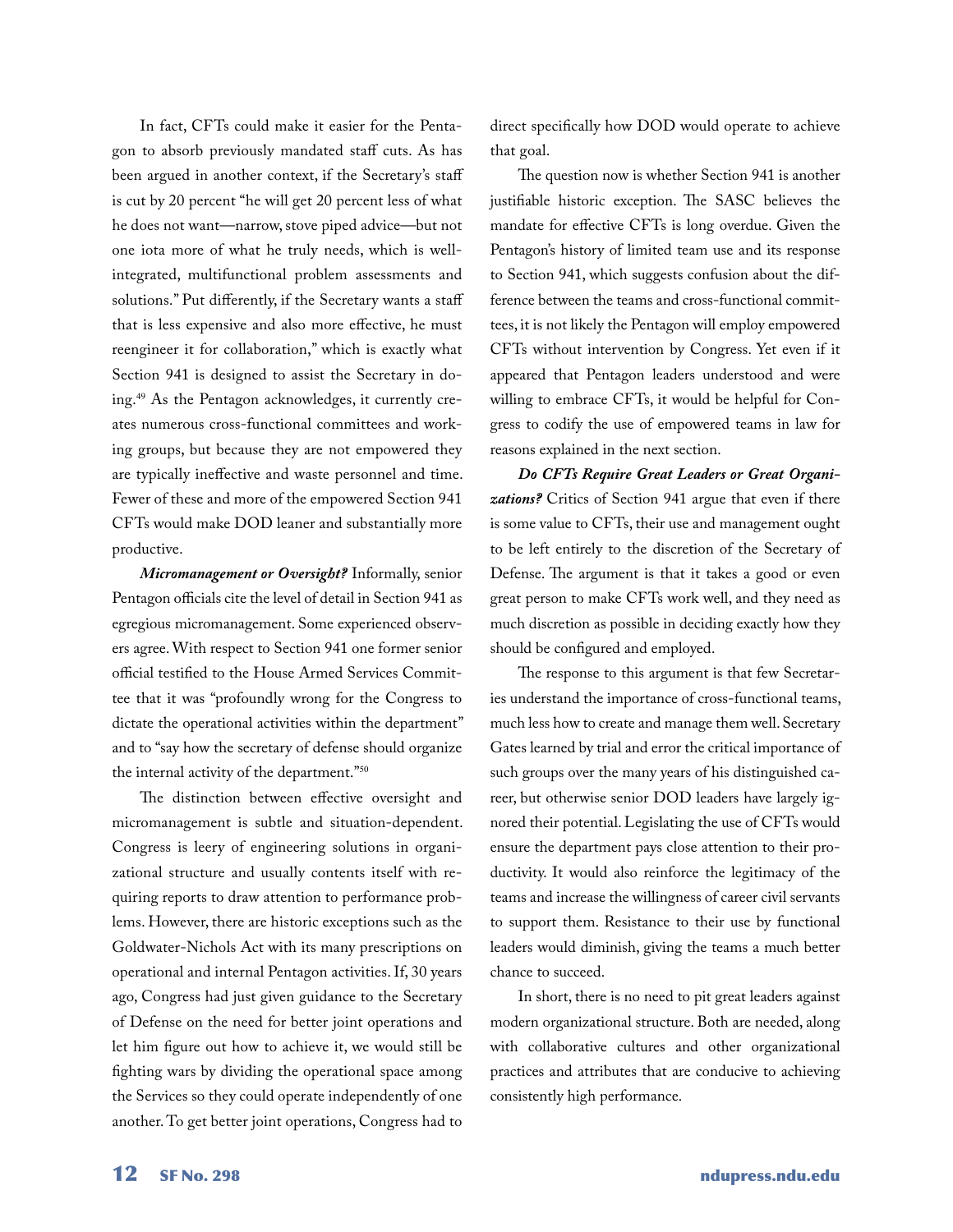#### **Requirements for Success and Common Reasons for Failure**

Whether or not Section 941 becomes law, it is important to understand CFT requirements for success. Creating and maintaining an effective CFT is not easy. They often fail. As both opponents and proponents of CFTs note, they are a more sophisticated decision mechanism that requires diligent management.<sup>51</sup> If the Pentagon wants to use CFTs effectively, it needs to understand their requirements for success. Put simply, for a cross-functional team to perform its mission well the members must transfer their loyalty from protecting their parent organizations (and themselves) to accomplishing the common mission assigned to the CFT even though the best way forward requires sacrificing organizational and/or personal preferences. Precisely how a small group achieves this transfer of loyalty is much debated and situation dependent, but a few key points stand out.

First, in most large hierarchical organizations with structures divided according to major functional areas of expertise, it is critical that the CFTs be strongly supported, protected, and encouraged by the senior leader. CFTs cannot succeed in the Pentagon without strong support and careful oversight from the Secretary. If the Secretary's attention is directed elsewhere, the functional leaders will attempt to exert control over their personnel on the CFTs and reduce them to consensus decisionmaking bodies. This was Secretary Gates's experience, and it is a general rule that applies to CFTs in government and the private sector.

Another way CFTs can fail is if the CFT leader is perceived as being more loyal to his or her parent organization's preferences than to accomplishing the team's mission. In such cases the team members will respond in kind and work to protect their parent organizations' interests. Enterprises that hope to create effective CFTs must ensure that team members are rewarded rather than punished for focusing on the interests of the organization as a whole and the mission of the CFT instead of the narrower interests of their functional groups.

The opposite extreme is also a problem. The CFT leader and team must be willing to make risk tradeoffs

to advance mission success. However, if they run roughshod over functional organizations creating unnecessarily high levels of conflict, the team's performance would be compromised. In this regard it helps to have a disciplined, transparent appeal mechanism that ensures functional leaders have the opportunity to make their best case to the Secretary when the CFT makes an especially controversial decision (which Section 941 provides).

Beyond these general issues of empowerment, a number of other best practices ought to be observed. For example, most effective CFTs require collocation and dedicated personnel working full time. Beyond that, the maintenance of trust among the members is generally accorded highest priority on effective CFTs. Given the fast-evolving problems typically assigned to CFTs, it is also important that they are open to learning. To assist this process, Section 941 has provisions for learning from the CFT experience.

Given the limited space available in this article, it is not possible to examine CFT performance factors in greater depth. However, it is possible to illustrate the types of performance factors that CFT leaders should consider by comparing five successful team attributes identified by Google with five major dysfunctional attributes of poorly performing teams identified by Patrick Lencioni (see table 3).<sup>52</sup>

The first positive attribute cited by Google is *psychological safety*. Dr. Amy Edmondson, who testified to the SASC on Section 941, is well known for coining this term. Edmondson studied medical teams at hospitals to find out what distinguished the best performing groups. She assumed top teams made the fewest medication errors but discovered they appeared to make more errors. Eventually she realized the best teams simply admitted their errors whereas others attempted to cover them up. By forthrightly acknowledging mistakes, the teams could more easily correct them. Edmondson labeled this team attribute psychological safety and observed that it facilitated a climate of openness conducive to high performance.<sup>53</sup>

Google identified four other factors in its high-performing teams:<sup>54</sup>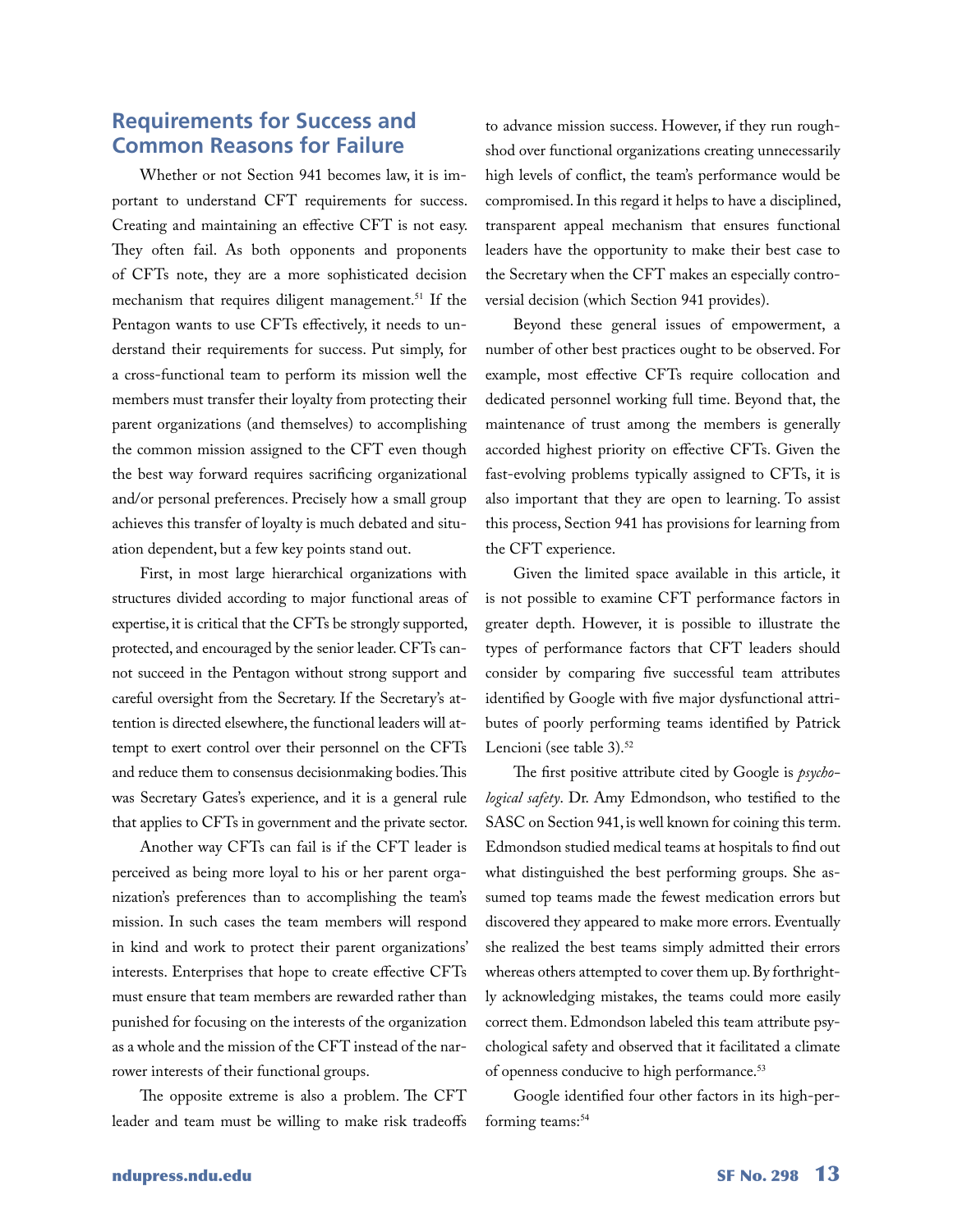| <b>Issue</b>            | <b>Google's Positive Attributes*</b> | Lencioni's Dysfunctional Attributes+ |
|-------------------------|--------------------------------------|--------------------------------------|
| Taking risk             | Psychological safety                 | Absence of trust                     |
| Personal accountability | Dependability                        | Avoidance of accountability          |
| <b>Mission focus</b>    | Structure and clarity                | Fear of conflict                     |
| Commitment              | Meaning of work                      | Lack of commitment                   |
| Team accountability     | Impact of work                       | Inattention to results               |

**Table 3. Five Key Issues in CFT Performance**

\* Katie Henderson, "Google Says Highly Successful Teams Have This Trait in Common," *BusinessPundit.com*, November 22, 2015, available at <www.businesspundit.com/google-says-highly-successful-teams-have-this-trait-in-common/>.

† Patrick Lencioni, *The Five Dysfunctions of a Team: A Leadership Fable* (San Francisco: Jossey-Bass, 2002).

◆ they require dependable, high-quality, "on time" performance from the members

- ◆ they have clear goals, roles, and execution plans
- ◆ the members are personally invested in the work

◆ the members believe their work fundamentally matters; it provides meaning for them.

These Google attributes align nicely with Lencioni's five team dysfunctions once they are slightly reordered (table 3).

Mission team leaders will have to engineer commitment, mission focus, and personal and team accountability, and be willing to take risks in order to lead their CFTs successfully. These five key CFT performance issues also help make it clear why even properly empowered CFTs may perform poorly, and more importantly, why a crossfunctional group that gives priority to protecting parent organizational equities can never perform at a high level.

#### **Recommendations**

The Pentagon ought to drop objections to Section 941. Its current organizational approach is outdated. In today's world, the premier lines of authority and accountability are for missions and other cross-functional outputs. Goldwater-Nichols prescribed (over Pentagon objections) such mission authority and accountability for combatant commanders at the operational level. Now a similar clarification is required at the policymaking level where clear authority and accountability for missions and other cross-functional outputs do not exist below the Secretary of Defense. Section 941 provides that clarification and the tool future Secretaries need to elevate Pentagon performance. Without this breakthrough organizational change, the Pentagon will continue to struggle to overcome consensus decisionmaking and improve headquarters performance. Current Pentagon leaders should accept the tool that Congress is giving the Secretary so that future Secretaries will have a better chance of generating the well-integrated cross-functional problem assessments and solutions they need.

If the Pentagon continues its objections to Section 941 and succeeds in defeating the measure, it will be ignoring the lessons of its own experience. Years ago the Pentagon put the Project on National Security Reform in motion, and one of its major recommendations was the use of CFTs by the national security system. That recommendation was informed by the Pentagon's few but celebrated successes with CFTs, in particular the impressive interagency special operations task forces pioneered by General Stanley McChrystal, USA (Ret.).<sup>55</sup> U.S. Special Operations Command learned about such cross-organizational collaboration from the CFT that heads up Joint Interagency Task Force-South,<sup>56</sup> which works for U.S. Southern Command.<sup>57</sup> The Central Intelligence Agency (CIA) and National Security Agency (NSA) participated with and learned the value of CFTs from the intelligencedriven operations pioneered by General McChrystal, Admiral William McRaven, USN (Ret.), and other Pentagon leaders.58 Both the CIA and NSA have decided to use CFTs and are currently reorganizing around them. And finally, there is the example of Secretary Gates's experience with CFTs in the Pentagon.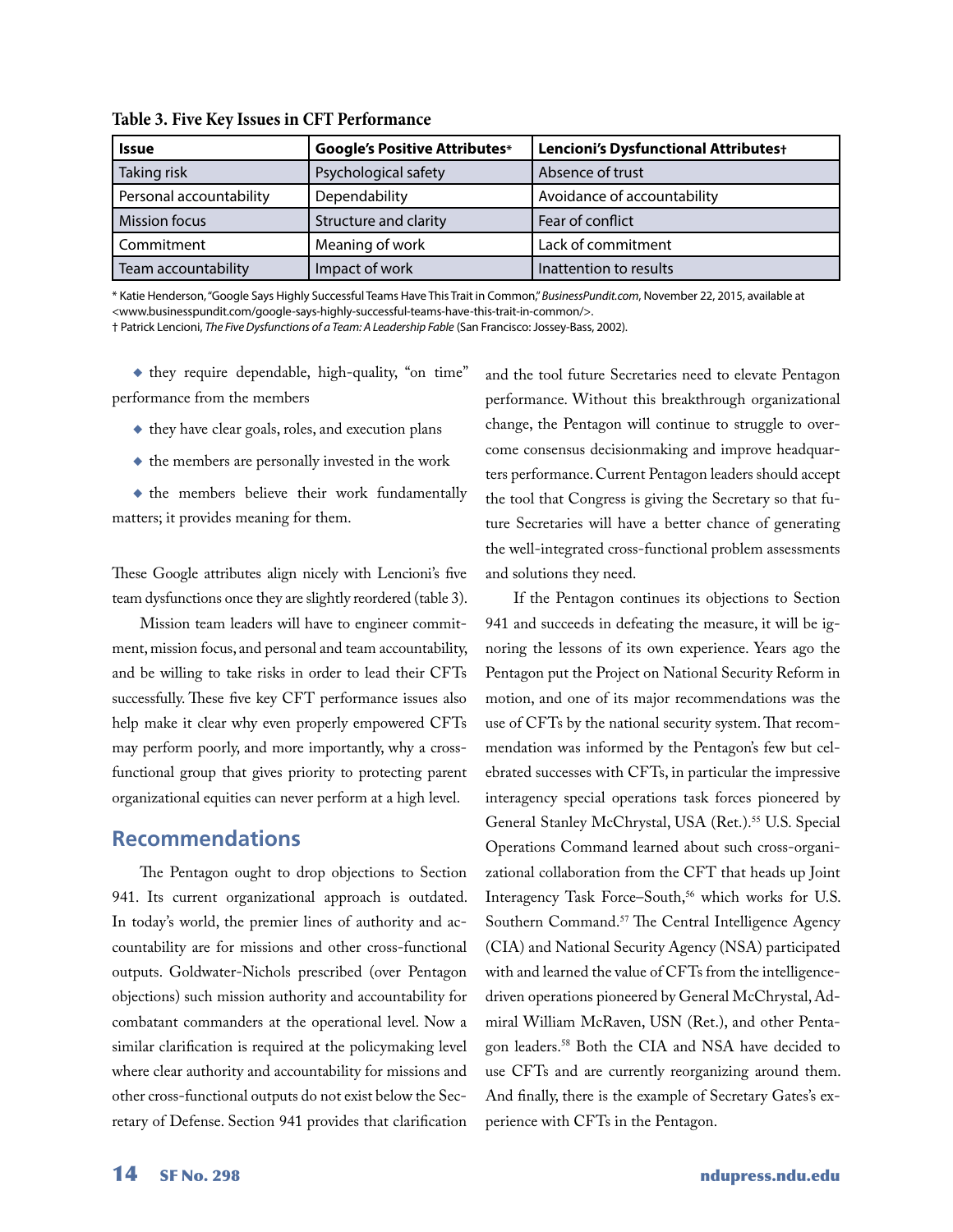Part-time committees cannot win wars or accomplish other cross-cutting missions, but full-time CFTs with empowered leaders can. CFTs are fragile and introduce an element of organizational complexity, but these challenges must be met in order to succeed in our complex and dynamic security environment. Implemented well, CFTs would generate outstanding performance that could constitute an asymmetric advantage for U.S. forces in the future. The Pentagon should welcome CFTs rather than resist them. It would be ironic indeed if the CIA, NSA, and Congress learn from the Pentagon's experience while the Pentagon itself cannot.

#### **Notes**

1 Christopher J. Lamb, "Increasing the Effectiveness of Military Operations," testimony before the Senate Armed Services Committee (SASC), December 10, 2015.

2 U.S. Senate Committee on Armed Services, "Senate Armed Services Committee Completes Markup of National Defense Authorization Act for Fiscal Year 2017," press release, May 12, 2016.

3 H. Rept. 114-537, cited in Kathleen J. McInnis, *Fact Sheet: FY2017 National Defense Authorization Act (NDAA) DOD Reform Proposals*, R44508 (Washington, DC: Congressional Research Service, May 25, 2016), 1.

4 Michèle A. Flournoy, "The Urgent Need for Defense Reform," testimony before the SASC, December 8, 2015.

<sup>5</sup>These assertions have been explored in depth previously. See Christopher J. Lamb, "Impediments to Acquisition Excellence Illustrated by the MRAP Case," statement before the House Armed Services Committee, U.S. House of Representatives, June 24, 2014; Christopher J. Lamb, "Pentagon Strategies," in *Challenges in U.S. National Security Policy: A Festschrift Volume Honoring Edward L. (Ted) Warner*, ed. David Ochmanek and Michael Sulmeyer (Arlington, VA: RAND, 2014).

6 James R. Locher III, "Improving Strategic Integration at the Department of Defense," testimony before the SASC, June 28, 2016.

7 Ibid. See also Robert M. Gates, *A Passion for Leadership: Lessons on Change and Reform from Fifty Years of Public Service* (New York: Knopf, 2016).

8 Gates, 63.

9 An exception is Mark Cancian, *Creating OSD "Mission Teams"* (Washington, DC: Center for Strategic and International Studies, July 1, 2016).

10 S. Rept. 144-255, *National Defense Authorization Act for Fiscal Year 2017 Report*, 114th Cong., 2nd sess. (2016), 245.

 $11$  Ibid.

12 Ibid., 249–250. The 1985 SASC report on defense reorganization had a longer list of nine deleterious consequences.

13 Joe Gould, "New Veto Threat Targets DoD Reform Proposals," *Defense News*, June 7, 2016.

<sup>14</sup>*Statement of Administration Policy: S. 2943—National Defense Authorization Act for Fiscal Year 2017* (Washington, DC: Executive Office of the President, Office of Management and Budget, June 7, 2016).

15 Secretary of Defense Ashton B. Carter to Senator John Mc-Cain, July 13, 2016.

16 Frank Ostroff, *The Horizontal Organization* (Oxford: Oxford University Press, 1999), 6.

17 See Glenn M. Parker, *Cross-Functional Teams: Working with Allies, Enemies and Other Strangers*, 2nd ed. (San Francisco: Jossey-Bass, 2003), 4, for the definition of *cross-functional teams* and 8–9 for differentiating factors.

18 For an exception, see Daniel R. Denison, Stuart A. Hart, and Joel A. Kahn, "From Chimneys to Cross-Functional Teams: Developing and Validating a Diagnostic Model," *Academy of Management Journal* 39, no. 4 (August 1996).

<sup>19</sup> James Douglas Orton with Christopher J. Lamb, "Interagency National Security Teams: Can Social Science Contribute," *PRISM* 2, no. 2 (March 2011). The 12 meta-reviews are enumerated in the article.

20 James D. Thompson, *Organizations in Action: Social Science Bases of Administrative Theory* (New York: McGraw-Hill, 1967; reprint, New Brunswick, NJ: Transaction Publishers, 2003), 61–62.

<sup>21</sup> "Organizations with sequential interdependence not contained by departmentalization rely on committees to accomplish the remaining coordination. Organizations with reciprocal interdependence not contained by departmentalization rely on task-force or project groupings to accomplish the remaining coordination." See Fred Nichols, "The Propositions of James D. Thompson," 2015, available at <www. nickols.us/ThompsonPropositions.pdf>.

22 Richard M. Meinhart, "Vice Chairmen of the Joint Chiefs of Staff and Leadership of the Joint Requirements Oversight Council," Joint Force Quarterly 56 (1<sup>st</sup> Quarter, January 2010), 151.

<sup>23</sup> David A. Deptula, "Revisiting the Roles and Missions of the Armed Forces," statement before the SASC, November 5, 2015.

<sup>24</sup> Findings from Quadrennial Defense Review Integrated Process Team #3, Roles, Missions, and Organizations Working Group #5. See *Quadrennial Defense Review* (Washington, DC: Department of Defense, 2005).

 $25$  Cancian, 2.

26 S. Rept. 144-255, § 941, "Organizational Strategy for the Department of Defense."

<sup>27</sup> See Allan D. Hartwell and Joseph E. Nance, "IPTs Provide Big Payoffs for JTIDS Milestone III DAB," *Program Manager* 26 (November–December 1997), 28–34.

<sup>28</sup> The SASC report accompanying Section 941 notes that "over time, the prerequisites for successful teams were not observed, so that they usually take the form of committees of individuals representing and defending the interests of their functional components." S. Rept. 144-255, 251.

<sup>29</sup>*The Quadrennial Defense Review Report* (Washington, DC: Department of Defense, 2006), 4.

30 Greg Jaffe, review of *Duty: Memoirs of a Secretary at War*, by Robert M. Gates, *Washington Post*, January 7, 2014.

31 Timothy B. Clark, "Master of Bureaucracy," *Government Executive*, May 1, 2012.

32 Gates, 63–64.

<sup>33</sup> Gates made this point in an interview on public radio. See "Robert Gates on Leadership and the 2016 Election," *Here and Now*, January 12, 2016, available at <http://hereandnow.wbur. org/2016/01/12/robert-gates-leadership>.

34 Ibid.

35 Ashton B. Carter, "Running the Pentagon Right: How to Get the Troops What They Need," *Foreign Affairs* ( January/February, 2014), 107.

36 Ibid.

<sup>38</sup>*Statement of Administration Policy: S. 2943*, 4.

39 Ibid.

<sup>37</sup> Ibid.